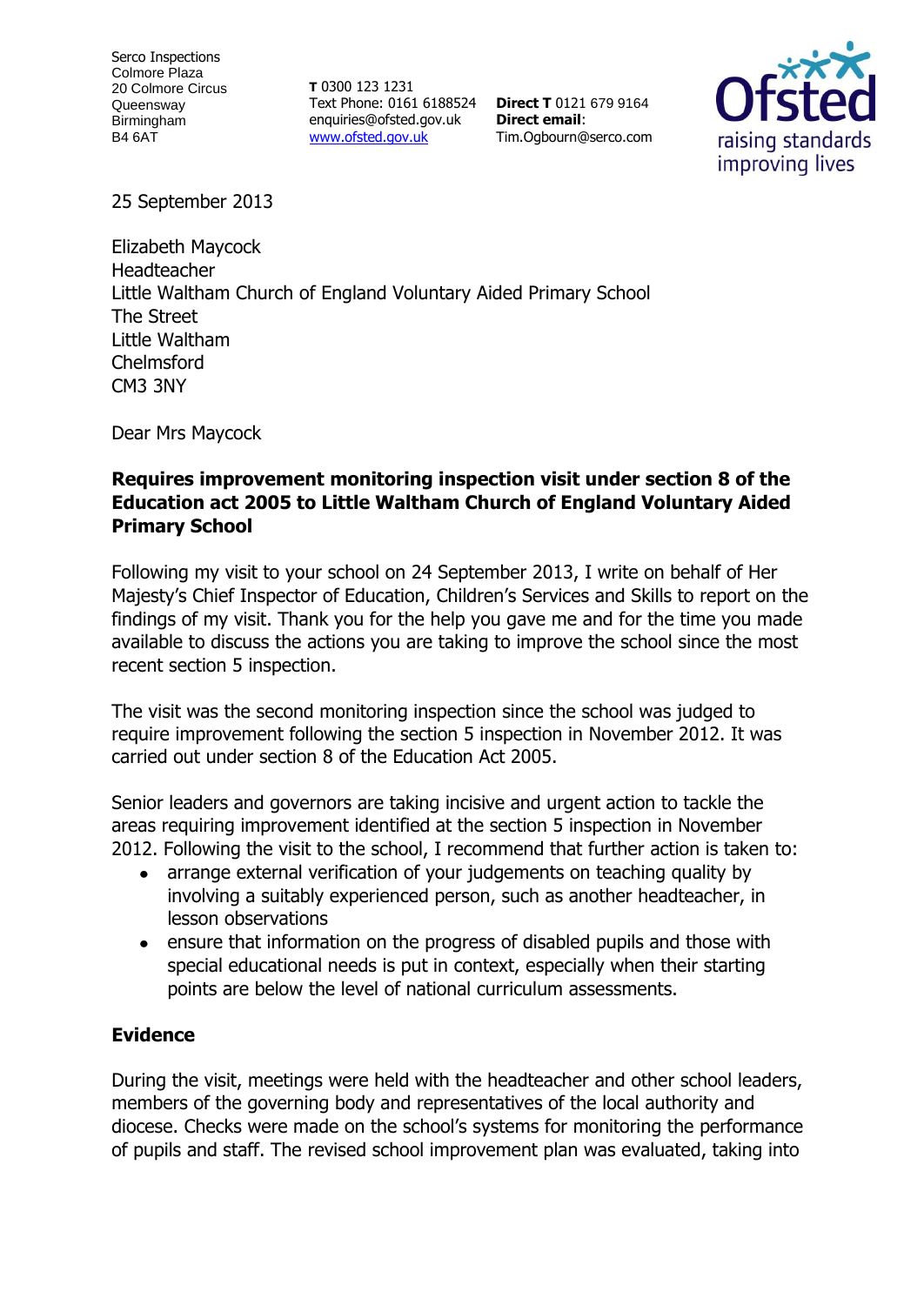

account amendments made following the previous monitoring visit. We observed two lessons jointly.

# **Context**

Since the previous visit in January 2012, one teacher has retired and a new teacher has been appointed. One teacher is currently on long-term sick leave and her class is being taught by a supply teacher.

# **Main findings**

The school has secure evidence of good progress being made in all year-groups. Most pupils reach the early learning goals in literacy, mathematics and physical development, but their knowledge and understanding of the world is not as well developed. Standards are a little below average, but represent good progress from pupils' starting points. By the end of Key Stage 1, the gap has been closed and standards are average. National curriculum test results from Year 6 and the school's own assessments of pupils in Years 3 to 5 show that progress is good throughout the school, so that standards are above average by the time pupils leave. Last year, every Year 6 pupil made at least the progress expected in reading and writing. Their progress was very strong in mathematics, with four pupils reaching the highest level. The school has taken care to ensure that its assessments are accurate by working with other schools to verify teachers' judgements.

The school has changed the way it organises pupils for phonics lessons (which concern the sounds that letters and letter combinations make). The benefit is evident in the national phonics check of Year 1 pupils, where the proportion reaching the expected standard is now above average.

The school has reorganised the support programmes for disabled pupils and those with special educational needs and has provided additional training for teaching and learning support assistants. However, it is too early to judge the full impact of these changes. Good progress is most evident in Key Stage 2. For younger pupils, the school's usual approach to measuring progress, which uses national curriculum levels, tends to undervalue the gains made, because some pupils are well below the lowest national curriculum level when they begin Year 1.

The school's own observations of teaching indicate that most lessons are well taught. This is consistent with the good achievement evident from assessment data. Feedback to teachers is linked to the national Teaching Standards. There has been some external verification of the school's judgements about teaching quality, such as the joint observations we made during this visit, but the judgements would be even more convincing if they were supported, for example, by the headteacher of another school.